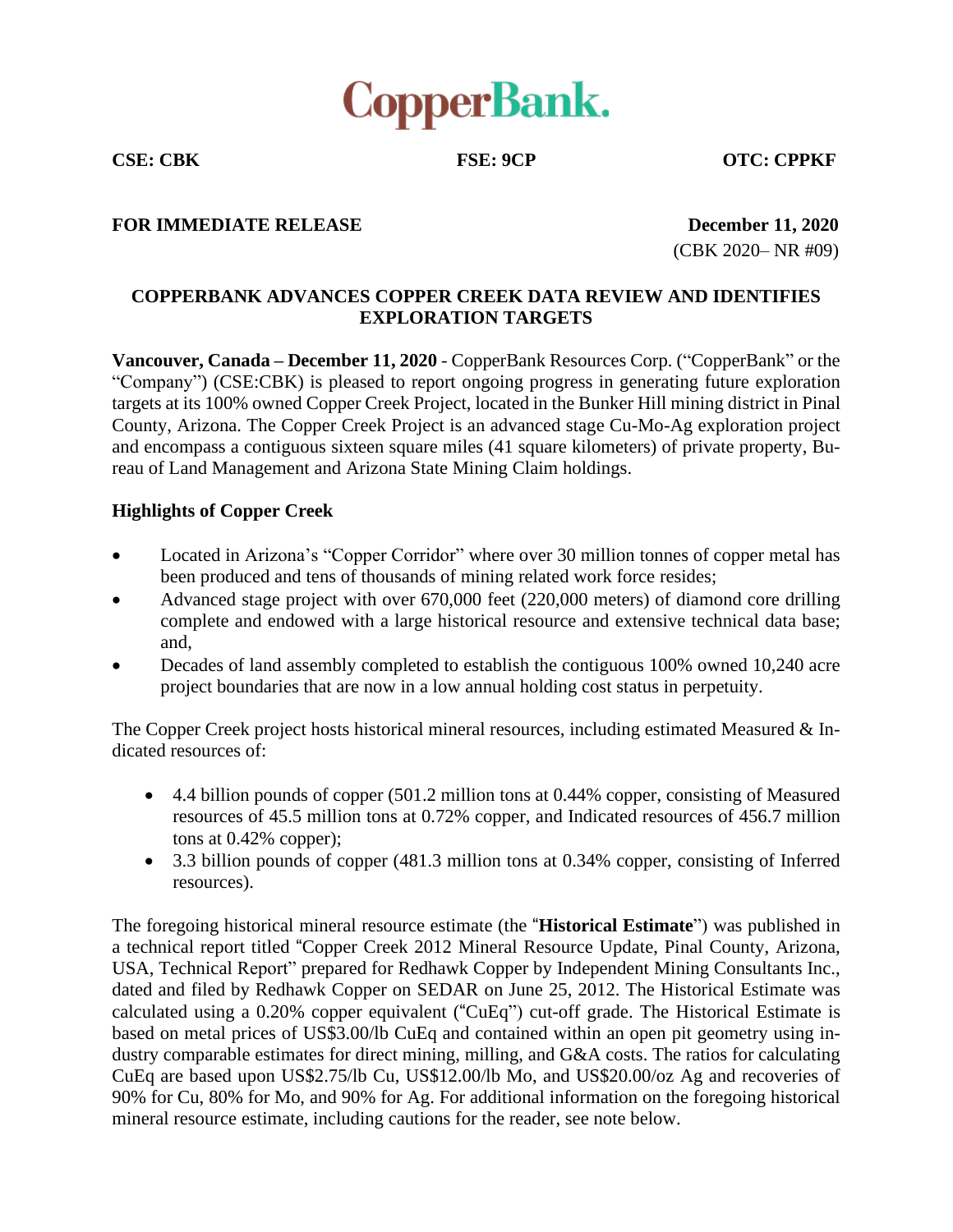The Copper Creek property lies at the intersection of the north-east trending Silver Bell-San Manuel-Morenci copper mine trend and stratigraphy which hosts the giant Resolution and Ray copper porphyry deposits situated 50 miles to the north-west. The Copper Creek mineralizing system consists numerous high-grade copper-molybdenum-rich breccia pipe emanating from a buried and defined porphyry copper deposit. Further exploration work would be targeted to define limits to these mineralized bodies and the potential for discovery of new breccia pipes is considered high. Only 10% of the known breccia bodies have been drill tested to date and no drilling has been undertaken at the historical resource area of Copper Creek since 2013.

Next steps and options for advancing the Copper Creek Project include generation of an updated Leapfrog model, and detailed modelling of the 15 known targets in the district. Known targets in the 41 square kilometer land position encompass untested Cu-Mo-Ag-Au-Zn mineralization in greenfields and brownfields targets, direct resource infill and expansion, and new target concepts in Proterozoic diabase and Paleozoic carbonate rocks, which are known base metal host rock units in this portion of Arizona. CopperBank will be demonstrating the viability of the project to interested parties in 2021.

CopperBank CEO Gianni Kovacevic comments: "*The Copper Creek Project is one of the largest, established, copper projects in the junior mining sector. The most important requirements for any large copper mining operation are readily available in this optimal location, including infrastructure and workforce. Our team continues to generate exciting exploration targets that could unlock significant shareholder value as we move them towards execution."*

CopperBank consulting geologist Mark I. Pfau comments: "*Copper Creek shows the ability to be a long-lived open pit and underground mining operation that will complement the portfolio of any major or mid-size copper producer".*

## **Qualified Person**

Mark I. Pfau of Tellurian Exploration, Inc., is a Qualified Person under National Instrument 43- 101 and has approved the technical portions of this press release. Mr. Pfau is an exploration and resource targeting specialist in the porphyry and related geologic environments.

## **Cautionary Note**

A qualified person (as defined in National Instrument 43-101 ("NI 43-101")), has not done sufficient work to classify the historical resource estimate as current mineral resources or reserves, and CopperBank is not treating the estimate as current mineral resources or reserves.

Because the Historical Estimate was completed relatively recently in 2012 and in compliance with the definitions for mineral resource categorization set out by the Canadian Institute of Mining, Metallurgy and Petroleum, and disclosed in a technical report conforming to the requirements of NI 43-101, CopperBank is of the view that the Historical Estimate is generally reliable and relevant to an evaluation of the property, however CopperBank has not completed any independent verification of the Historical Estimate. In order to verify the Historical Estimate as current, a qualified person (as defined in NI 43-101) would have to conduct a site visit on behalf of CopperBank and complete standard data verification procedures.

CopperBank intends to complete additional resource expansion drilling on Copper Creek for purposes of increasing and upgrading the mineral resource prior to completion of a new mineral resource estimate. Subsequent to the Historical Estimate, Redhawk published a technical report titled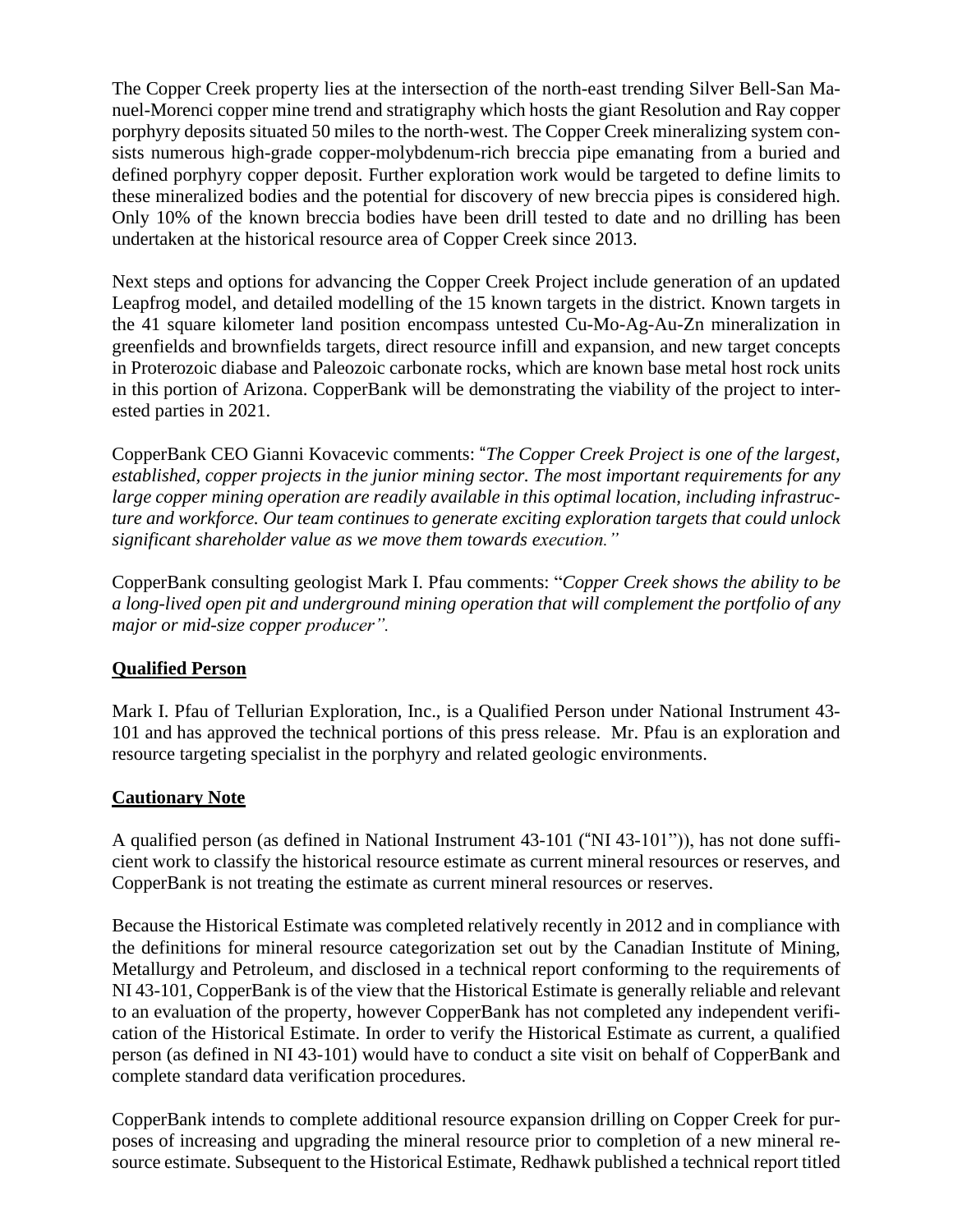"Redhawk Copper, Inc., Copper Creek Project, Preliminary Economic Assessment, 25,000 TPD Mill with an Underground Mine for Development of the Copper Creek Resource", prepared by Mr. Joseph M. Keane, P.E.; Mr. Herb Welhener, MMSA-QPM; Mr. Steve Milne, P.E.; Mr. Gene Muller, P.E; Mr. David Nicholas and SGS Metcon/KD Engineering dated July 25, 2013, amended October 28, 2013 (the "PEA Technical Report"). The PEA Technical Report contained a mineral resource estimate that related solely to the portion of the Copper Creek deposit amenable to underground mining pursuant to the mine plan set out in the PEA Technical Report, using a 0.55% CuEq cut-off, which consisted of Indicated resources totalling approximately 2.1 billion lbs CuEq (132.0 million tons @ 0.79% CuEq) plus an Inferred resource of approximately 1.1 billion lbs CuEq (74.1 million tons @ 0.74% CuEq) based on metal prices of US\$3.00/lb CuEq The ratios for calculating CuEq are based upon US\$2.75/lb Cu, US\$12.00/lb Mo, and US\$20.00/oz Ag and recoveries of 90% for Cu, 80% for Mo, and 90% for Ag.

### **About CopperBank**

**CopperBank** is a Canadian exploration mining company focused on energy related metal exploration in The United States of America. The Company trades on the Canadian Securities Exchange – CSE- under the symbol "CBK".

On behalf of CopperBank Resources Corp.

"*Gianni Kovacevic*"

Gianni Kovacevic Address: Suite 1500, 409 Granville Street, Vancouver, BC V6C 1T2 Tel: 604-889-0852 E-mail: gk@copperbankcorp.com Website: www.copperbankcorp.com

Advisory Regarding Forward-Looking Statements

*Certain information in this release constitutes forward looking statements or information ("forward-looking statements") under applicable securities laws and necessarily involves risks and uncertainties. Forward-looking statements included herein are made as of the date of this news release and, except as required by applicable law, CopperBank does not undertake any obligation to update or revise any of the forward-looking statements, whether as a result of new information, future events or otherwise. The forward-looking statements contained in this document are expressly qualified by this cautionary statement. Forward-looking statements relate to future events or future performance and reflect management of CopperBank's expectations or beliefs regarding future events. In certain cases, forward-looking statements can be identified by the use of words such as "plans", or "believes", or variations of such words and phrases or statements that certain actions, events or results "may", "could", "would", "might" or "will be taken", "occur" or "be achieved" or the negative of these terms or comparable terminology. Examples of forward-looking statements in this news release include, but are not limited to, statements with respect to the Company's ongoing review of its existing portfolio, the involvement of CopperBank in any potential divestiture, spin-out, partnership or other transactions involving the Company's portfolio assets, and the ability of the Company to complete any such transactions, the ability of CopperBank to enter into transactions that will ultimately enhance shareholder value, and potential future work*